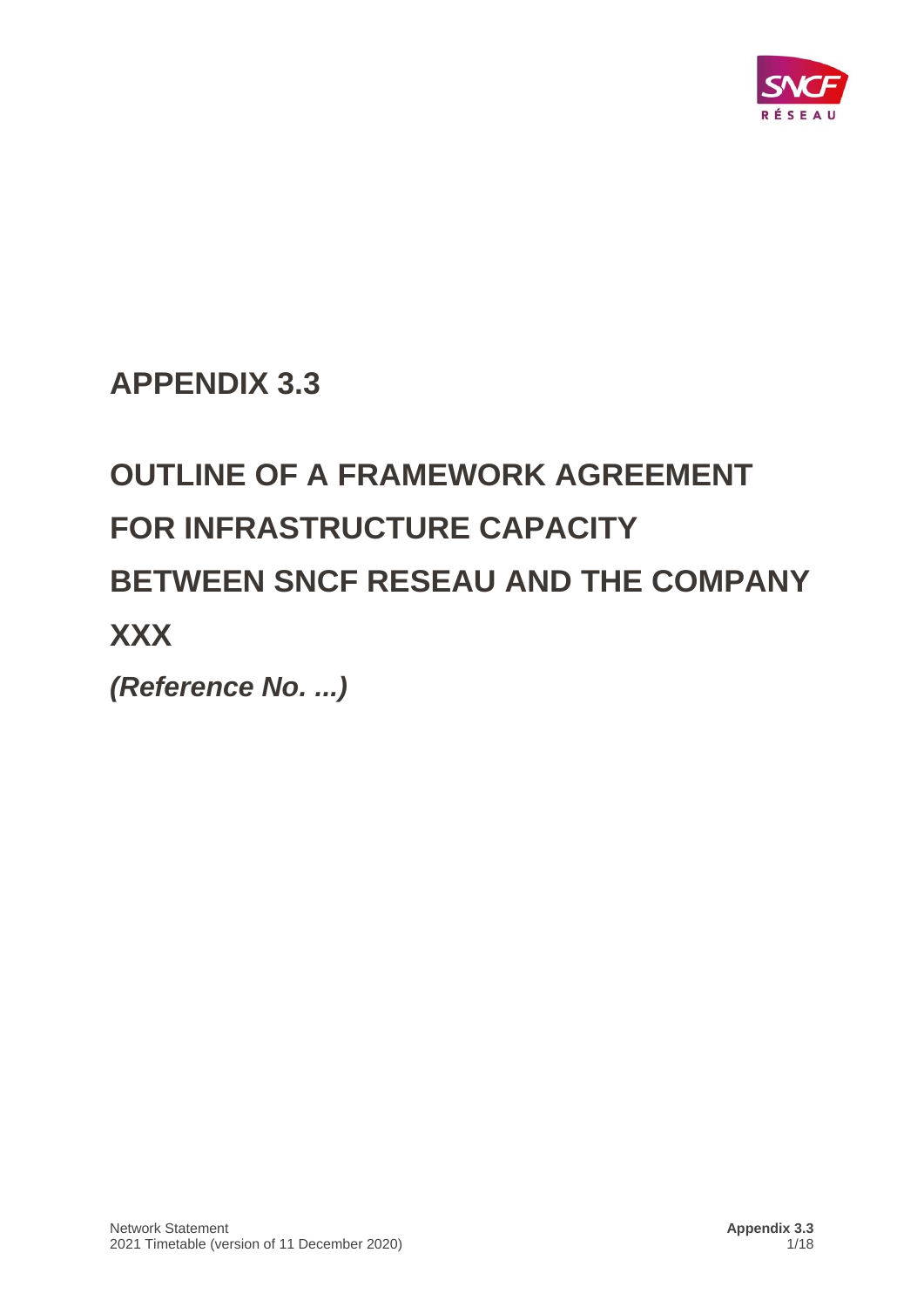### **BETWEEN**

**SNCF RESEAU Société Anonyme (SA)**, with share capital of five hundred million euros, entered on the Bobigny Trade and Companies Register under no. B 412 280 737, with registered headquarters at 15-17 rue Jean-Philippe Rameau, CS 80001, 93200 Saint-Denis, represented by Arnaud SOHIER, Sales Director,

on the one hand,

AND

The authorised candidate / railway undertaking XXX, hereafter called the "**Framework Agreement Customer**", (form of company) with a capital of ……………. euros, entered on the Trade and Companies Register of ……………………..., under No. ……………………………, with registered headquarters at ………………………………….., represented by…………………………………..(surname, name, job title),

on the other hand,

hereinafter referred to collectively as the "Parties" or individually as a "Party",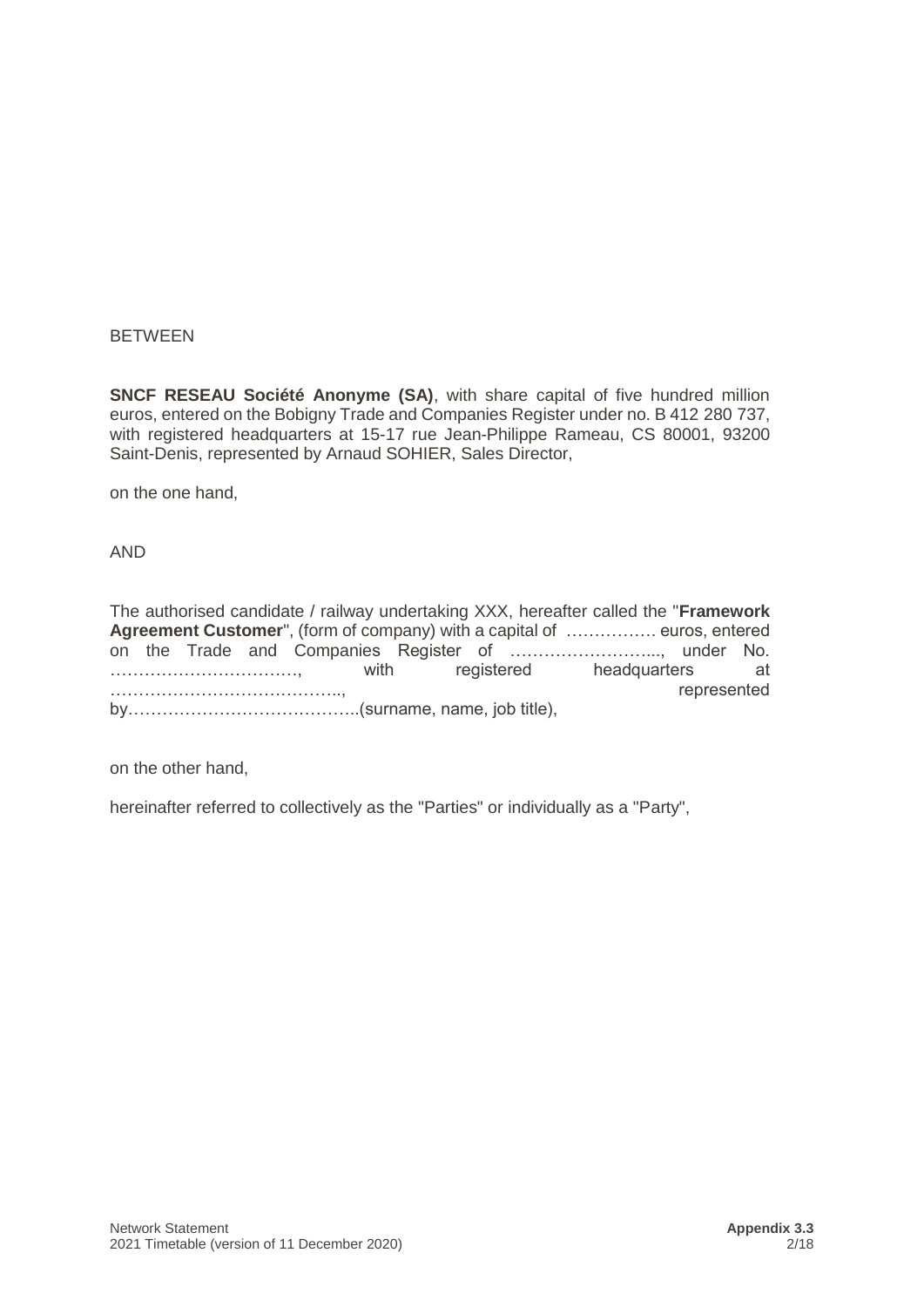## **CONTENTS**

| FIRST SECTION: RIGHTS AND OBLIGATIONS OF THE PARTIES CONCERNING THE INFRASTRUCTURE       |  |
|------------------------------------------------------------------------------------------|--|
|                                                                                          |  |
|                                                                                          |  |
|                                                                                          |  |
|                                                                                          |  |
|                                                                                          |  |
|                                                                                          |  |
| 6.1                                                                                      |  |
| 6.2                                                                                      |  |
| ARTICLE 7 - COMPENSATION AS A CONSEQUENCE OF A FAILURE TO MEET THE OBLIGATIONS REGARDING |  |
|                                                                                          |  |
| 7.1                                                                                      |  |
| Cases of compensation to the benefit of the Framework Agreement Customer 11<br>7.2       |  |
| 7.3                                                                                      |  |
|                                                                                          |  |
|                                                                                          |  |
| SECOND SECTION: ENTRY INTO FORCE, DURATION, MODIFICATION OF THE AGREEMENT  13            |  |
|                                                                                          |  |
|                                                                                          |  |
|                                                                                          |  |
| ARTICLE 12 - DUTY OF INFORMATION AND CONDITIONS FOR MONITORING THIS AGREEMENT  14        |  |
| 12.1                                                                                     |  |
| 12.2                                                                                     |  |
|                                                                                          |  |
|                                                                                          |  |
|                                                                                          |  |
|                                                                                          |  |
|                                                                                          |  |
|                                                                                          |  |
|                                                                                          |  |
|                                                                                          |  |
|                                                                                          |  |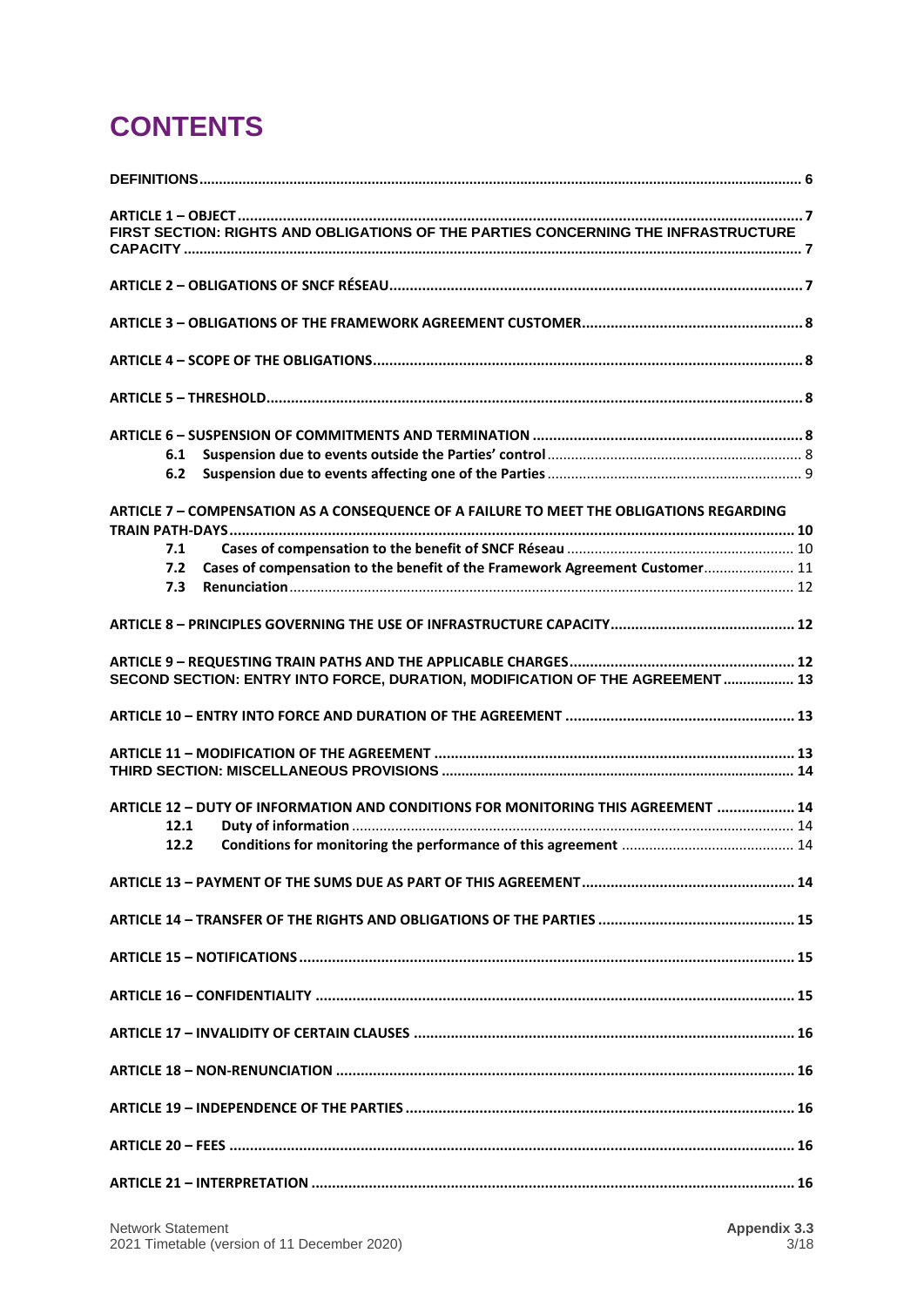| 23.1 |                                                                            |  |
|------|----------------------------------------------------------------------------|--|
| 23.2 |                                                                            |  |
|      |                                                                            |  |
|      | APPENDIX 1: INFRASTRUCTURE CAPACITY COVERED BY THE FRAMEWORK AGREEMENT  18 |  |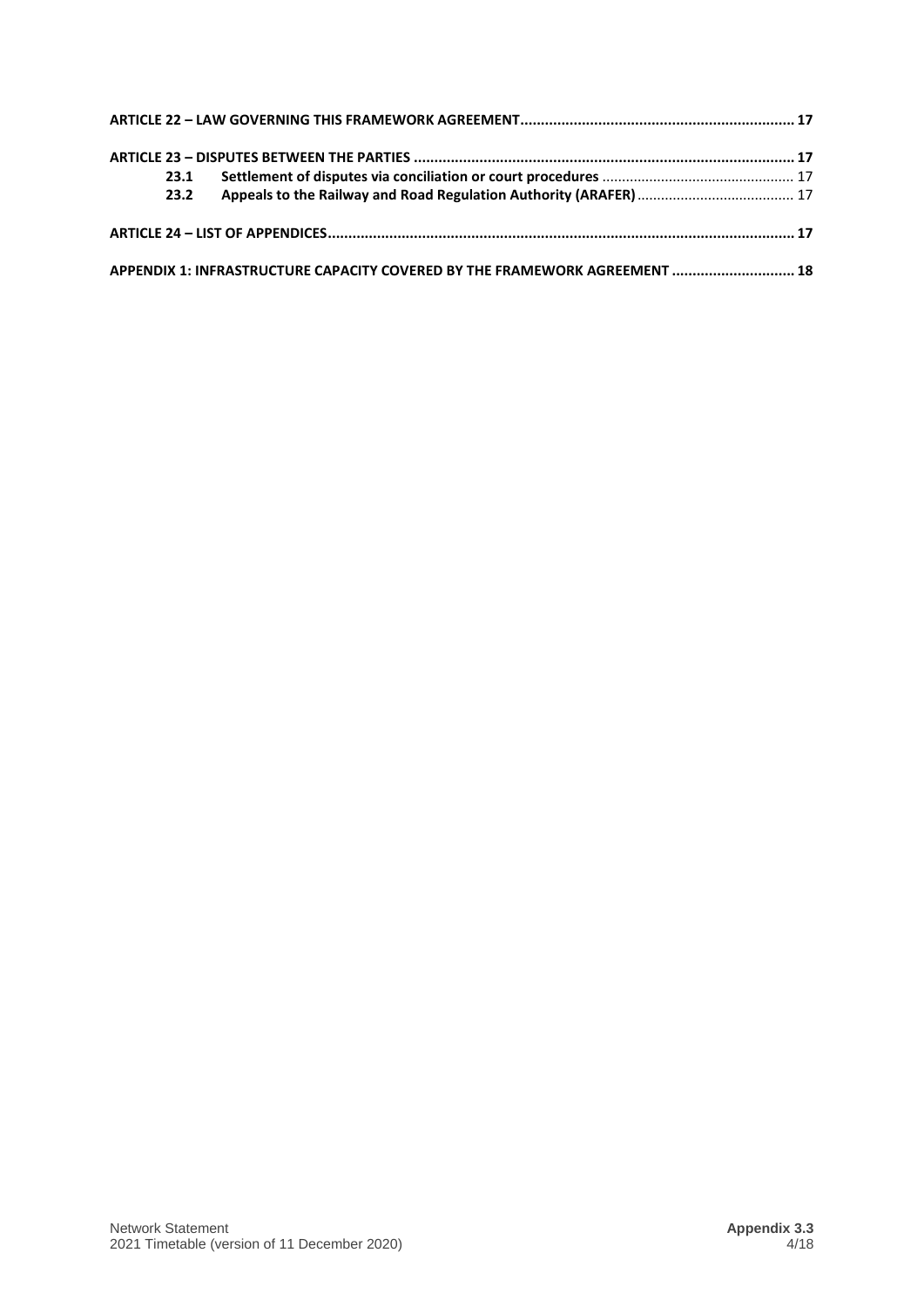## **FOREWORD**

- 1. A framework agreement is a mutual contractual commitment based on Infrastructure Capacity, over a period greater than that of a Timetable, that a railway undertaking/authorised applicant, hereafter referred to as the "Framework Agreement Customer", will undertake to order and that SNCF Réseau will undertake to allocate.
- 2. The characteristics of the Infrastructure Capacity covered by framework agreement will be described in detail and will remain constant through the duration of the framework agreement.

On the other hand, the framework agreement does not provide a detailed definition, for each Timetable covered, of the Train Paths which will be ordered annually by the Framework Agreement Customer.

- 3. The procedures for ordering and allocating Train Paths are executed, for each Timetable concerned, in accordance with what is laid down in the Network Statement in force for each Timetable.
- 4. In compliance with the provisions of Article 42 of Directive No. 2012/34/EU of the European Parliament and the Council of 21 November 2012 establishing a single European railway area and Article 20 of Decree No. 2003-194 of 7 March 2003 on the use of the national rail network, this framework agreement will not preclude the use of the infrastructure concerned by other SNCF RÉSEAU customers.
- 5. In accordance with Article L.2133-3 of the Transport Code and at the request of the Parties, the draft framework agreement was submitted to the Transport Regulation Authority prior to signature by the two Parties in order to obtain a recommendation.
- 6. This framework agreement is entered into according to the conditions laid down by the Commission Implementing Regulation (EU) 2016/545 of 7 April 2016 on procedures and criteria concerning framework agreements for the allocation of rail infrastructure capacity and in application of Article L.2122-6 of the Transport Code.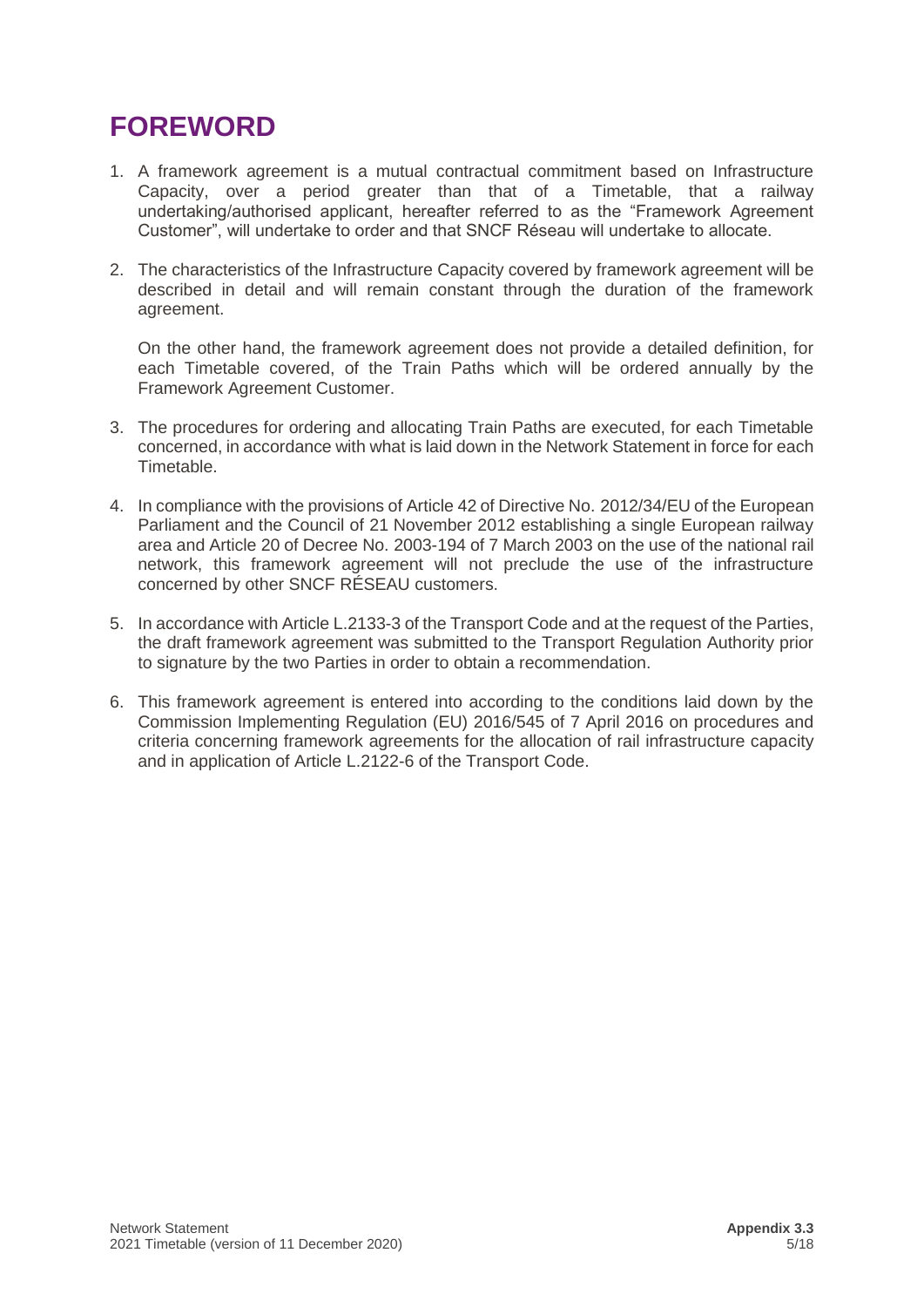## **IT IS MUTUALLY AGREED AS FOLLOWS**

### <span id="page-5-0"></span>**DEFINITIONS**

**"Infrastructure capacity"**: "possibility of scheduling the train paths requested for a section of infrastructure during a given period" (Article L.2122-3 of the Transport Code).

**"Framework capacity"**: capacity of the infrastructure allocated through the framework agreement.

**"Certification"**: Certification of the service takes place around one month before the start of each annual service.

**"National Rail Network Statement"**: finalised document, published and updated by SNCF Réseau for each Timetable and whose content is defined in Article L.2122-5 of the Transport Code and specified by Decree No. 2003-194 of 7 March 2003 on the use of the national rail network.

**"Timetable" (HDS)**: the Timetable for year Y is drawn up from April (Y-1) to July (Y-1) based on the requests submitted before the deadlines by railway undertakings and authorised candidates:

- An initial draft timetable is sent to applicants in July (Y-1).
- The draft of the definitive service is sent to applicants in August (Y-1).
- The definitive timetable is finalised at the beginning of September (Y-1).

The timetable is then adapted continuously as necessary from September (Y-1) until D to take account of late and last minute train path requests, as well as interval requests.

**"Confidential Information"**: designates the Appendix to this agreement and all information in any form (particularly of a technical, commercial, financial, accounting, legal and administrative nature) provided, by whatever means, to either Party or its representatives or councils as part of this framework agreement or in connection with the negotiation of this framework agreement (including during informal discussions and negotiation discussions), which may not be made known, either directly or indirectly, in whatever medium, to third parties, its employees, representatives, bankers or advisers, excluding those who need to know this Confidential Information for the normal performance of the obligations subject to this framework agreement. Furthermore, the Parties undertake to ensure that before any information is divulged to third parties the latter must sign a statement of confidentiality.

**"Train path"**: "the term "train path" should be understood as meaning the infrastructure capacity necessary to enable a given train to be worked from one point to another at a given time" (Article L.2122-3 of the Transport Code). More precisely a train path consists of a route marked out in relation to a sequence of landmarks on that part of the network covered with an indication of the time at which the train should pass each landmark.

"Train path-day": a train path for a given day.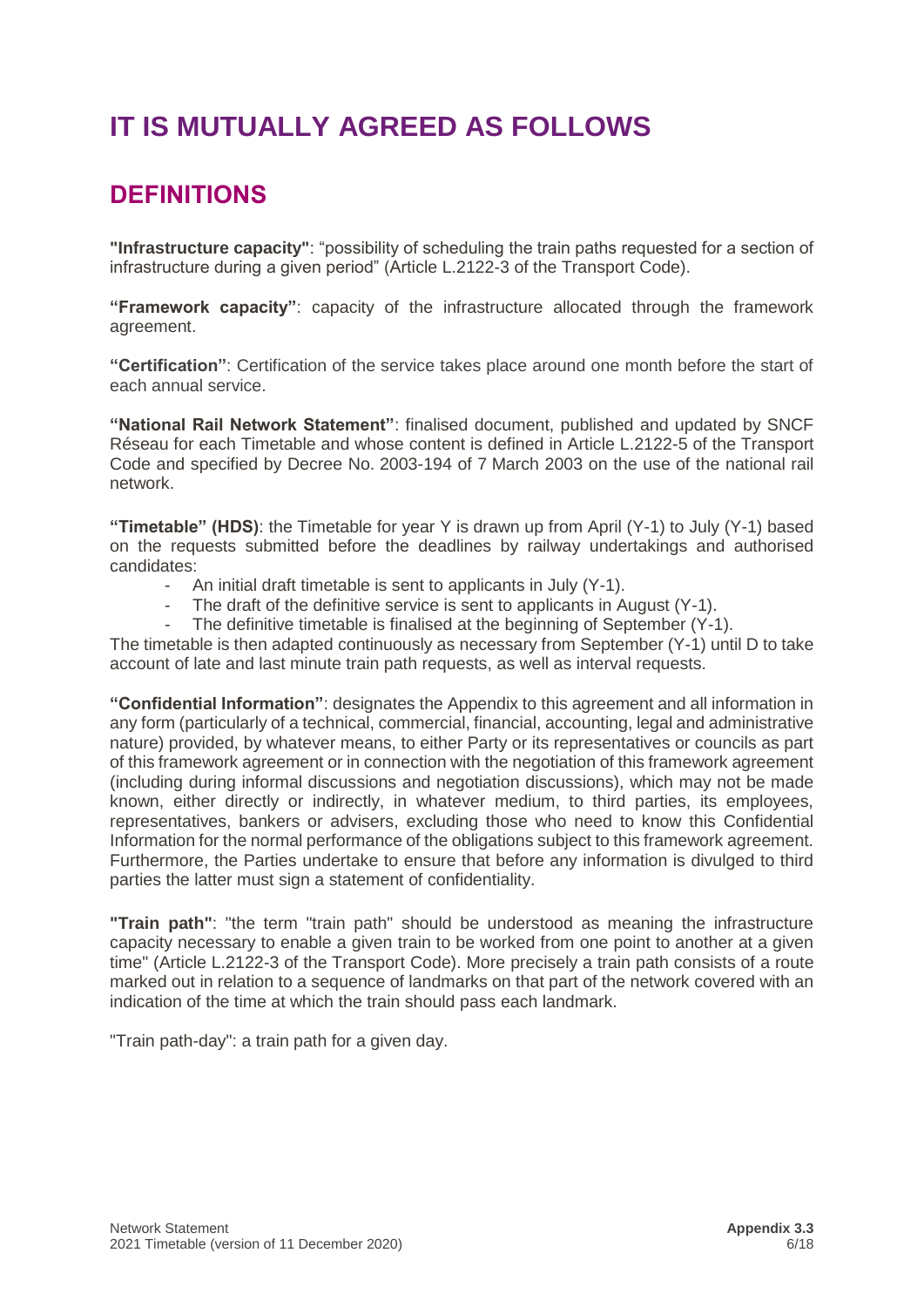### <span id="page-6-0"></span>**ARTICLE 1 – OBJECT**

This framework agreement defines the reciprocal rights and obligations of SNCF Réseau and the Framework Agreement Customer with regard to Infrastructure Capacities that:

- the Framework Agreement Customer agrees to order in April of the year Y-1 (at the latest on the second Monday of the month of April preceding the date of application of the relevant Timetable) and to keep unchanged until the Certification date of the Timetable in November Y-1.
- SNCF Réseau undertakes to have allocated at the publication of the Timetable in September Y-1 and at the latest at the Certification date of the Timetable in November Y-1, for each year Y within the scope of this agreement.

The characteristics of the Infrastructure Capacities, covered by this agreement, are described in Appendix 1.

This agreement governs neither the conditions of operational use of the infrastructure of the national rail network nor the conditions of use of Train Paths once these have been allocated. These provisions are covered by the contract for use of the infrastructure or the contract for allocation of train paths.

### <span id="page-6-1"></span>**FIRST SECTION: RIGHTS AND OBLIGATIONS OF THE PARTIES CONCERNING THE INFRASTRUCTURE CAPACITY**

### <span id="page-6-2"></span>**ARTICLE 2 – OBLIGATIONS OF SNCF RÉSEAU**

**1)** SNCF Réseau undertakes, in its capacity as infrastructure manager of the national rail network, to allocate to the Framework Agreement Customer, for each Timetable covered by the duration of this agreement, the Infrastructure Capacity described in Appendix 1.

SNCF Réseau's obligations concern, as regards Infrastructure Capacity, the following points:

- the number of Train Path-Days to allocate, less the threshold,
- the origins/destinations of these Train Paths,
- the timetable positioning and trip times of these Train Paths, including the tolerances,

The above commitments are dependent on a customer order, in consideration of the provisions in Appendix 1 to this agreement.

- **2)** SNCF Réseau shall notify the Framework Agreement Customer, for information purposes, in January of Y-1 (before each annual Train Path request) of the Infrastructure Capacity described in Appendix 1 for which it will not be able to give an allocation for the year Y in question, in view of the programme of work published by SNCF Réseau in December Y-2, without pre-empting the capacity allocation process.
- **3)** In compliance with the provisions of Directive No. 2012/34 mentioned above, the Train Paths allocated by SNCF Réseau at the beginning of each Timetable may differ from one Timetable to another, provided they comply with the Infrastructure Capacity stipulated in Appendix 1.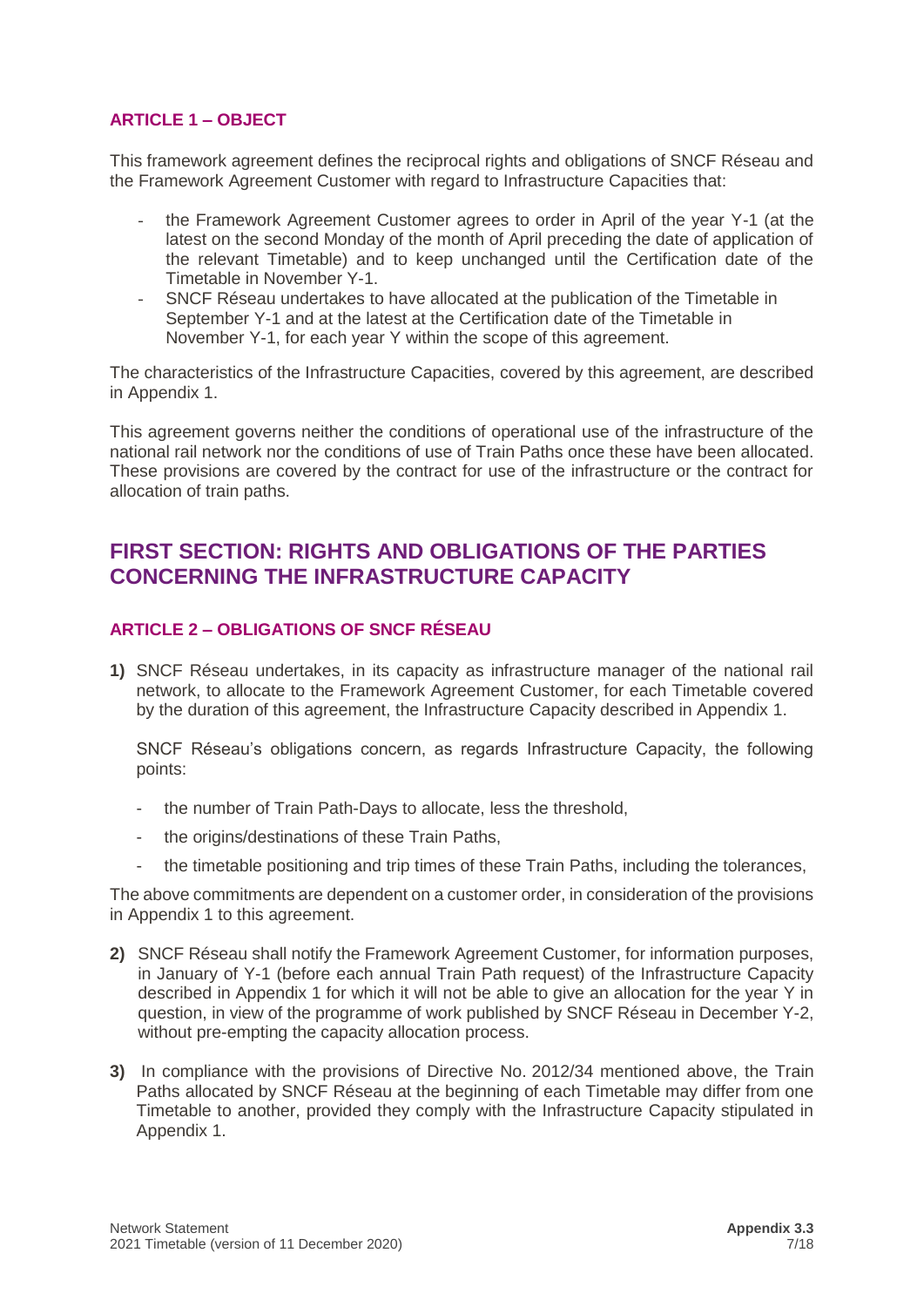### <span id="page-7-0"></span>**ARTICLE 3 – OBLIGATIONS OF THE FRAMEWORK AGREEMENT CUSTOMER**

- **1)** For each Timetable within the duration of this agreement, the Framework Agreement Customer undertakes to order from SNCF Réseau the number of Train Path-Days corresponding to the characteristics of the Infrastructure Capacity within the tolerances, less the threshold. Orders are placed according to the ordering process applicable to the Timetable concerned, as defined in the Network Statement of the National Rail Network in force.
- **2)** The Framework Agreement Customer undertakes to keep its order unchanged until the Certification date, in November Y-1.
- **3)** For the duration of this agreement, the Framework Agreement Customer undertakes to use convoys that ensure the characteristics of the Infrastructure Capacity indicated in Appendix 1 to this agreement are respected.

### <span id="page-7-1"></span>**ARTICLE 4 – SCOPE OF THE OBLIGATIONS**

SNCF Réseau and the Framework Agreement Customer recognise and mutually agree that the obligations undertaken in Articles 2 and 3 of this agreement constitute the essential conditions of this said agreement.

### <span id="page-7-2"></span>**ARTICLE 5 – THRESHOLD**

An annual threshold permitted for each of the Parties within the context of their Capacity Infrastructure commitments shall be set up. The level of this threshold granted to each Party shall apply as a number of Train Path-Days and is specified in Appendix 1.

The principle of this threshold is as follows:

- compensation owed by the Framework Agreement Customer to SNCF Réseau is only to be paid if the number of Train Path-Days requested by the Framework Agreement Customer is less than the total number of Train Path-Days corresponding to the Infrastructure Capacities less the threshold. The threshold the Framework Agreement Customer shall apply on the service order date (at the latest on the second Monday of the month of April preceding the date of application of the relevant Timetable). The threshold rate applies at outbound/return level.
- compensation owed by SNCF Réseau to the Framework Agreement Customer is only to be paid if the number of Train Path-Days allocated by SNCF Réseau is less than the total number of Train Path-Days corresponding to the Infrastructure Capacities less the threshold, with the understanding that the threshold for SNCF Réseau applies in September Y-1 and in November Y-1 under the conditions set in the Appendix. The threshold rate applies at outbound/return level.

#### <span id="page-7-4"></span><span id="page-7-3"></span>**ARTICLE 6 – SUSPENSION OF COMMITMENTS AND TERMINATION**

#### **6.1 Suspension due to events outside the Parties' control**

The commitments undertaken by SNCF Réseau and the Framework Agreement Customer shall be suspended, except for the confidentiality obligation under Article 17 of this framework agreement, when the cause of the non-execution or partial execution of their obligations is the occurrence of one of the events outside their control set forth below: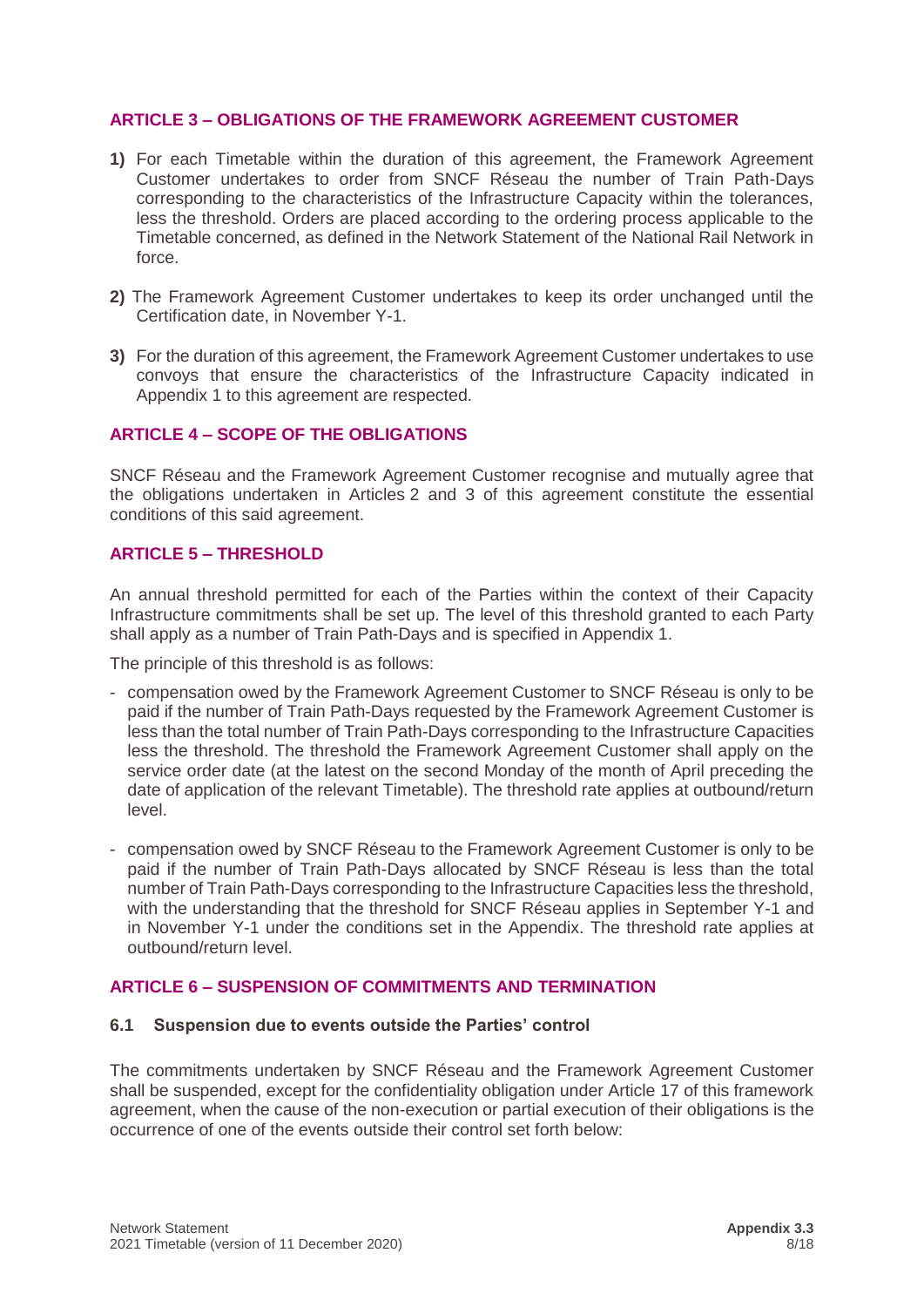- In the case of force majeure, which shall be any irresistible, unpredictable event outside the control of the Parties, making it impossible for one or the other of the Parties to this agreement to fulfil its obligations in full or in part.
- Natural disasters or weather-related phenomena (frost, snow, heat waves, floods, storms, etc.) of an intensity and/or on a scale deemed exceptional by comparison with normal conditions in metropolitan France.
- Adoption of a law, regulation or decision by the State, ARAFER or an institution of the European Union that significantly affects capacity allocation and the performance of transport services during the period of application of this framework agreement and prevents the Parties from fulfilling their obligations, in whole or in part, such as major decisions pertaining to a capacity reinforcement plan set out in Article 26 of Decree No. 2003-194 or requests for defence or public safety purposes.
- Early termination by the customer with whom the Framework Agreement Customer has entered into a commercial contract and for the execution of which the Train Paths pertaining to this framework agreement have been ordered. In this hypothesis, the Framework Agreement Customer may request the suspension of its commitments for the Train Paths that have become non applicable due to the termination of the commercial contract. In order to do so, it must inform SNCF Réseau, by e-mail, accompanied by all useful supporting evidence, sent to the referent account manager, as soon as possible and within 15 days at the latest from the date on which it receives the letter announcing the early termination of the commercial contract.

In all instances where the contractual obligations cannot be performed due to the occurrence of one of the events mentioned above, these shall be suspended automatically throughout the duration of the said event but only as concerns the obligations of the Parties regarding the capacity offered (at outbound/return level) that is in fact affected by the event.

If an event set out in the sub-paragraphs above affects all or part of the performance of this framework agreement, the Parties shall come together to agree in good faith the arrangements that may be made to preserve their reciprocal interests.

### <span id="page-8-0"></span>**6.2 Suspension due to events affecting one of the Parties**

The commitments undertaken by SNCF Réseau and the Framework Agreement Customer shall be suspended, except for the confidentiality obligation under Article 17 of this framework agreement, when the cause of the non-execution or partial execution of their obligations is the occurrence of one of the events set forth below:

- $\circ$  For the Framework Agreement Customer: loss of its right to exercise activities in relation to the object of the agreement (such as suspension or cancellation of its railway undertaking licence), being placed in court-supervised liquidation or loss (for whatever reason) of its right to benefit from the railway Infrastructure Capacity;
- o For SNCF Réseau: suspension or total or partial removal of its safety authorisation.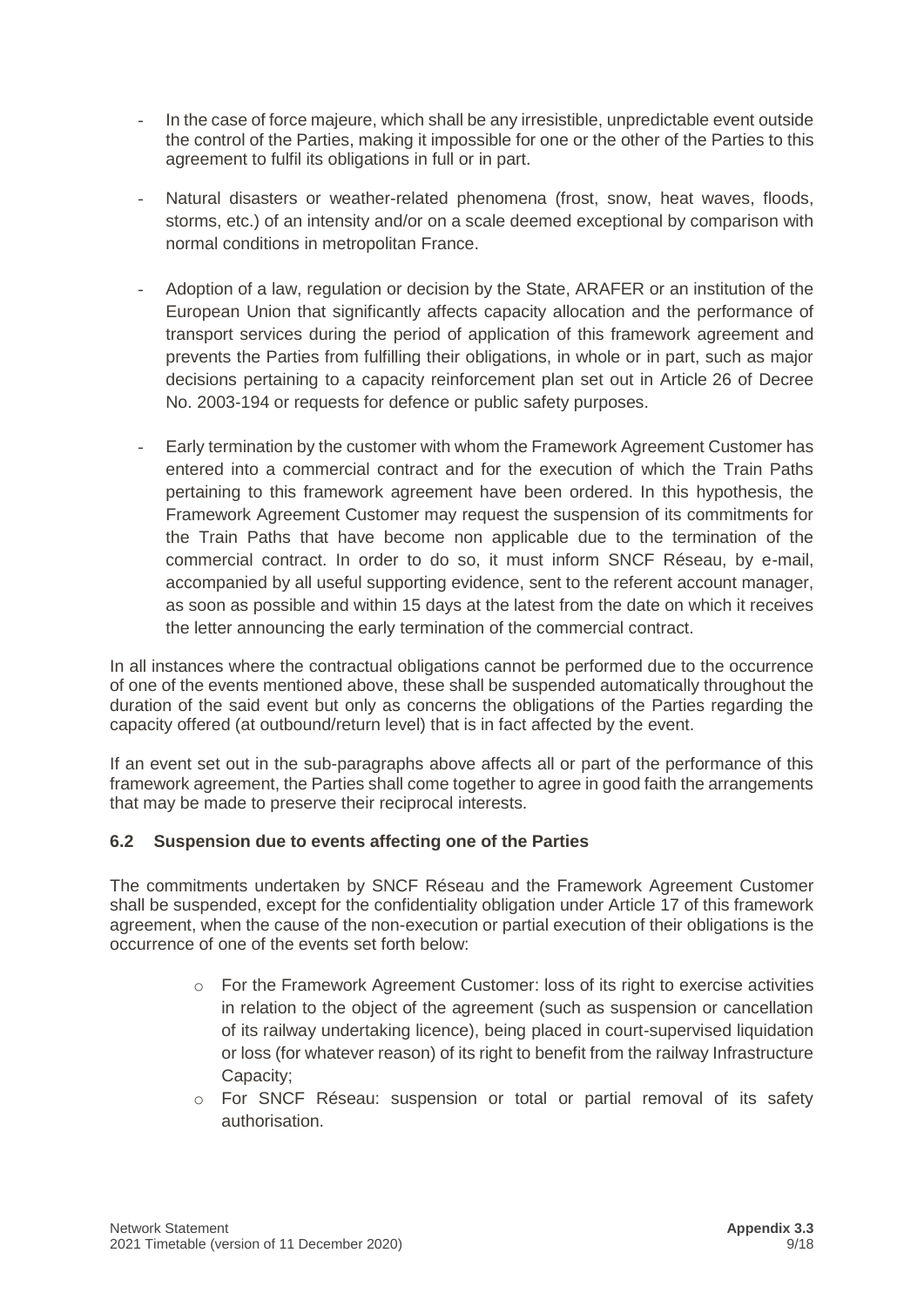The occurrence of such an event, likely to cause a suspension of the obligations, must be reported by the defaulting Party in accordance with the conditions set in Article 16 of this contract.

Once the conditions that justified the suspension of the agreement are no longer fulfilled, all the terms of this agreement shall again be applicable. On the other hand, if, at the end of a three-month period, the defaulting Party has not remedied the conditions that justified the suspension of the framework agreement, the other Party may inform the defaulting Party that it is terminating the agreement, without prejudice to the compensation due once the existence of direct, genuine and certain injury has been proven.

### <span id="page-9-0"></span>**ARTICLE 7 – COMPENSATION AS A CONSEQUENCE OF A FAILURE TO MEET THE OBLIGATIONS REGARDING TRAIN PATH-DAYS**

Any Party which fails to respect it commitments under the framework agreement shall compensate the other Party. This compensation will be assessed:

- For the Framework Agreement Customer (Art. 7.1) from the order date of the Train Paths (between December Y-2 and April Y-1) until the Certification date of the Timetable in November Y-1,
- For SNCF Réseau (Art. 7.2) on the publication (in September Y-1) and on the Certification date (in November Y-1) of the Y Timetable.

In the event of modification or cancellation of its order, observed between April Y-1 and the Certification date, the Framework Agreement Customer shall remain liable for the penalties owed to SNCF Réseau stipulated in Article 7.1 below and SNCF Réseau will no longer be bound by the commitments defined in Article 2 of this framework agreement.

### <span id="page-9-1"></span>**7.1 Cases of compensation to the benefit of SNCF Réseau**

When constructing each Timetable, should the Framework Agreement Customer fail to order, by the end of the service period, or modify and/or cancel, between the order in April Y-1 and the Certification date, the Train Path-Days corresponding to the characteristics of the Infrastructure Capacity, this shall give rise to compensation to be paid to SNCF Réseau.

However, compensation shall not be owed for the non-request of Train Path-Days that:

- are part of the threshold, as defined in Article 5,
- are covered by a case defined in Article 6.

The Framework Agreement Customer shall inform SNCF Réseau of its specific reasons for considering that the cases referred to above rule out any compensation to SNCF Réseau.

For the Y Timetable, for each single Train Path-Day, the total amount of compensation to which SNCF Réseau is entitled is equal to the sum of ............... *(to be completed)* updated using the change index set in the Network Statement for the Y Timetable (depending on the case):

- for freight tolls,
- for contracted passenger tolls,
- for non-contracted passenger tolls,

For the Y+1 Timetable, for each single Train Path-Day, the total amount of compensation to which SNCF Réseau is entitled is equal to the sum of the Y Timetable compensation, updated using the change index set in the Network Statement for the Y+1 Timetable (depending on the case):

for freight tolls,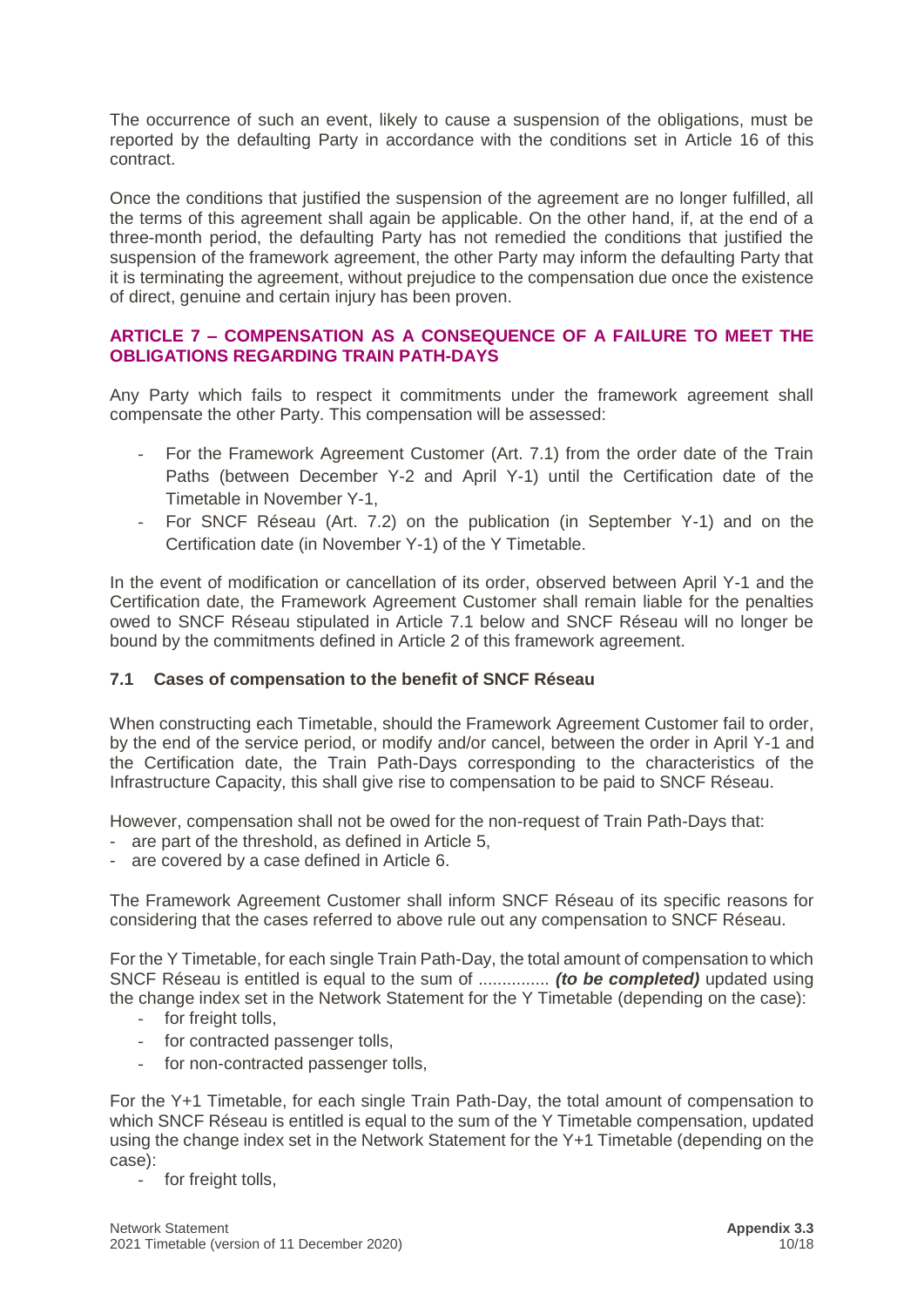- for contracted passenger tolls,
- for non-contracted passenger tolls,

For the Y+2 Timetable, for each single Train Path-Day, the total amount of compensation to which SNCF Réseau is entitled is equal to the sum of the Y+1 Timetable compensation, updated using the change index set in the Network Statement for the Y+2 Timetable (depending on the case):

- for freight tolls,
- for contracted passenger tolls,
- for non-contracted passenger tolls,

<span id="page-10-0"></span>*(to be completed depending on the duration of the contract)*

### **7.2 Cases of compensation to the benefit of the Framework Agreement Customer**

The Train Path-Days not allocated corresponding to the characteristics of the infrastructure capacities shall give rise to compensation to be paid to the Framework Agreement Customer within the limits of and in accordance with the following conditions.

Compensation shall not be owed for the non-allocation of Train Path-Days that:

- have not been ordered in accordance with Article 3 or which have been subject, after being ordered, to modification or cancellation by the Framework Agreement Customer, occurring between the order in April Y-1 and the Certification date,
- are part of the threshold, as defined in Article 5,
- are covered by a case defined in Article 6.

SNCF Réseau shall inform the Framework Agreement Customer of its specific reasons for considering that the cases referred to rule out any compensation to the Framework Agreement Customer.

For the Y Timetable, for each single Train Path-Day, the total amount of compensation to which SNCF Réseau is entitled is equal to the sum of ............... *(to be completed)* updated using the change index set in the Network Statement for the Y Timetable (depending on the case):

- for freight tolls,
- for contracted passenger tolls,
- for non-contracted passenger tolls,

For the Y+1 Timetable, for each single Train Path-Day, the total amount of compensation to which SNCF Réseau is entitled is equal to the sum of the Y Timetable compensation, updated using the change index set in the Network Statement for the Y+1 Timetable (depending on the case):

- for freight tolls,
- for contracted passenger tolls,
- for non-contracted passenger tolls,

For the Y+2 Timetable, for each single Train Path-Day, the total amount of compensation to which SNCF Réseau is entitled is equal to the sum of the Y+1 Timetable compensation, updated using the change index set in the Network Statement for the Y+2 Timetable (depending on the case):

- for freight tolls,
- for contracted passenger tolls,
- for non-contracted passenger tolls,

*(to be completed depending on the duration of the contract)*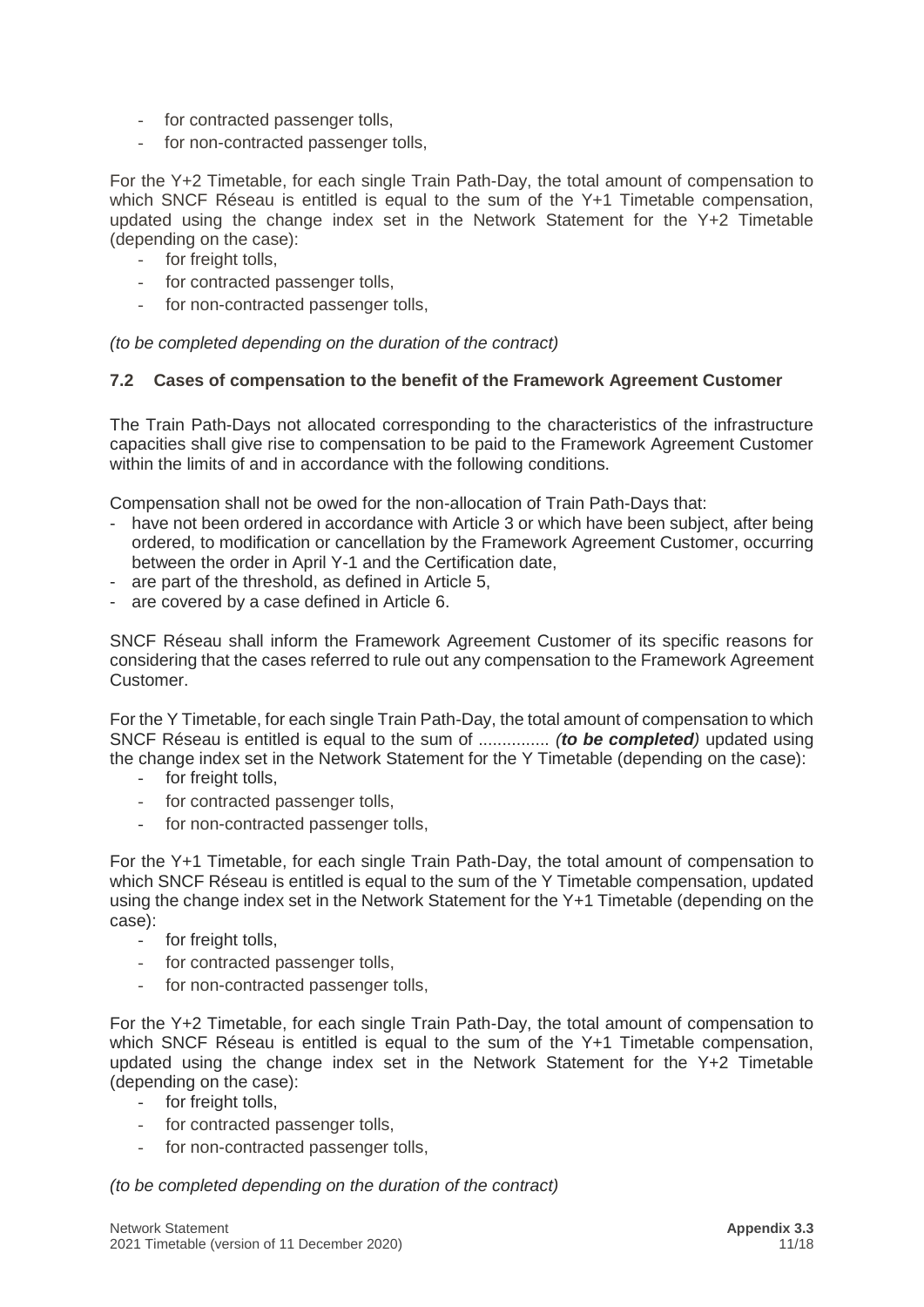### <span id="page-11-0"></span>**7.3 Renunciation**

The Parties expressly agree that the payment of compensation agreed under the conditions set out in Articles 7.1 and 7.2 shall cover any harm suffered by one of the Parties. This compensation is deemed to cover all failures to meet the obligations stipulated in this framework agreement, except in the case of compensation likely to be paid in application of Articles 11 and 12 of this agreement.

In return for the payment of such compensation, the Parties shall renounce all other claims or amicable or legal action which would be based on the failure to meet the obligations regarding Train Path-Days corresponding to the characteristics of the Infrastructure Capacity.

### <span id="page-11-1"></span>**ARTICLE 8 – PRINCIPLES GOVERNING THE USE OF INFRASTRUCTURE CAPACITY**

- **1)** It should be noted that the Framework Agreement Customer may not transfer the Infrastructure Capacity or the related Train Paths to a third party. Any contract, agreement or other arrangement on this subject or to this effect, that has been settled or agreed between the Framework Agreement Customer and third party and that contravenes this prohibition shall be null and void with regard to SNCF Réseau.
- **2)** The Framework Agreement Customer shall remain completely free to select the consist of the trains it operates, provided that this rolling stock is permitted to run on the lines concerned and in accordance with Article 3.2 of this agreement.
- **3)** According to the terms and conditions set out in Article 11 of the aforementioned implementing regulation (EU) No. 2016/545, the Framework Agreement Customer shall immediately inform SNCF Réseau of its intention not to use all or part of the Framework Capacity.

### <span id="page-11-2"></span>**ARTICLE 9 – REQUESTING TRAIN PATHS AND THE APPLICABLE CHARGES**

- **1)** When, on Certification of a Timetable, SNCF Réseau has allocated the Framework Agreement Customer Train Paths consistent with the characteristics of the Infrastructure Capacity; the Framework Agreement Customer shall undertake to pay SNCF Réseau the charges for the use of the national rail network relevant to these Train Paths according to the scale of charges and the conditions in force for the Timetable in question.
- **2)** As the obligations undertaken by the Framework Agreement Customer under the terms of Article 3.1 of this framework agreement constitute an essential condition, the charges connected to the Train Paths covered by the Infrastructure Capacity ordered by the latter for each Timetable shall remain in any event due to SNCF Réseau.

The Framework Agreement Customer may therefore not claim that any possible regulatory or contractual provision relating to the non-invoicing or the reimbursement, in whole or in part, of the charges for the cancellation of these Train Paths (including all requests for modifications submitted by the Framework Agreement Customer, on the basis of characteristics that are not compliant with Appendix 1, and accepted by SNCF Réseau) during the Timetable period is applicable.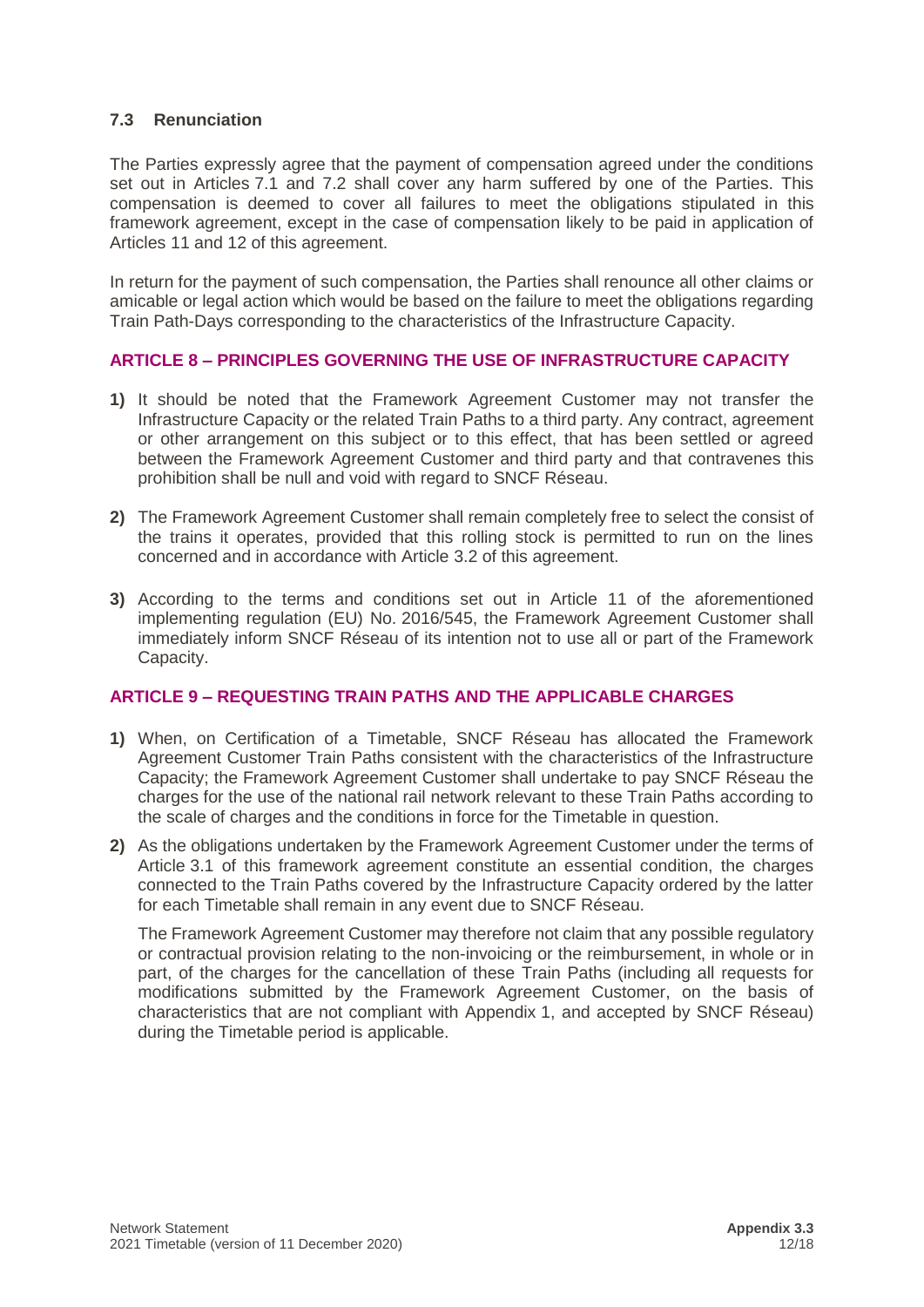### <span id="page-12-0"></span>**SECOND SECTION: ENTRY INTO FORCE, DURATION, MODIFICATION OF THE AGREEMENT**

### <span id="page-12-1"></span>**ARTICLE 10 – ENTRY INTO FORCE AND DURATION OF THE AGREEMENT**

This framework agreement enters into force for the XXX Timetable and will continue until the end of the XXX Timetable.

### <span id="page-12-2"></span>**ARTICLE 11 – MODIFICATION OF THE AGREEMENT**

**1)** Modifications to the terms and conditions of this agreement may be envisaged if a change in the normative or economic context results in the necessary upheaval of the general economic conditions of this agreement, with it being understood that the Parties must have agreed on such a modification before the end of the service order period, i.e. in April Y-1 at the latest.

These modifications shall take the form of a written addendum to this agreement.

**2)** In accordance with Article 42.3 of Directive 2012/34, SNCF Réseau may modify or limit this framework agreement in order to ensure better use of railway infrastructure, when no other solution to achieve this objective can reasonably be implemented. For the application of this article, "better use of infrastructure" is defined as maximising the economic and social utility of the railway mode, and is measured according to the methods most commonly accepted and implemented by public authorities and economic players, particularly those undertaken in application of Articles L.1511-1 and L.1511-2 of the Transport Code. The modifications or limitations above may concern the Infrastructure Capacity described in Appendix 1, insofar as SNCF Réseau shall first adapt the characteristic of the Capacity (such as the trip time or the timetabled departure of trains) and then, if necessary, suggest Capacity on alternative routes.

SNCF Réseau undertakes to take account of the legitimate commercial interests of the Framework Agreement Customer when defining modifications or limitations to the terms of this framework agreement.

The Framework Agreement Customer may make any comments and suggestions regarding the intended modifications or limitations. The Parties shall, in good faith, seek arrangements that best correspond to the commercial interests of the Framework Agreement Customer and to the need for better use of the infrastructure, without any prejudice of the right of SNCF Réseau to implement modifications or limitations to the terms of this framework agreement.

- **3)** In accordance with § 4 of Article 9 of the aforementioned regulation No. 2016/545, and subject to application of § 2 of Article 8 of said regulation, if the coordination procedure should fail and the framework agreement requested by another candidate allows for better use of the infrastructure, SNCF Réseau shall request modification of the capacity allocated under this agreement.
- **4)** According to the terms and conditions set out in Article 11 of regulation No. 2016/545, the capacity allocated under this framework agreement shall be reduced by SNCF Réseau, in the event that the Framework Agreement Customer does not use all or part of the Framework Capacity during a period exceeding one month, without having informed SNCF Réseau at least one month in advance and with the exception of grounds outside of its control, in order to propose the freed up capacity to other candidates.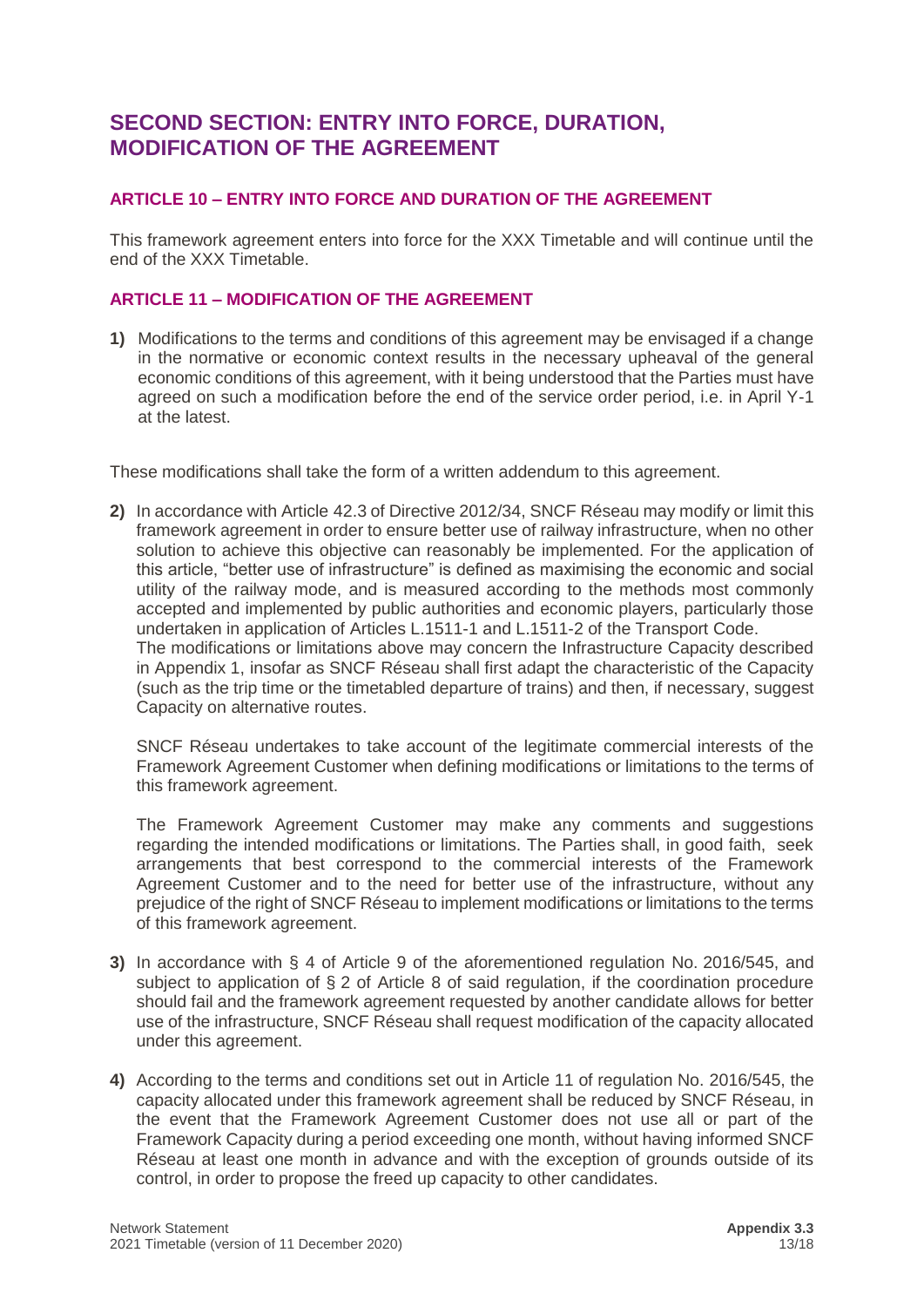The decision taken by SNCF Réseau may give rise to compensation to the Framework Agreement Customer, when the latter:

- makes an express request by sending a registered letter with acknowledgement of receipt for the attention of the referent account manager within a period of 3 months following notification of the modification or limitation and
- proves, through useful supporting documents, that this decision causes direct, real and certain prejudice.

### <span id="page-13-0"></span>**THIRD SECTION: MISCELLANEOUS PROVISIONS**

### <span id="page-13-1"></span>**ARTICLE 12 – DUTY OF INFORMATION AND CONDITIONS FOR MONITORING THIS AGREEMENT**

### <span id="page-13-2"></span>**12.1 Duty of information**

The Parties hereby agree to keep each other informed, at all times and at the earliest opportunity, of any event, circumstance or information of any kind that is likely to have a significant impact on the performance of this agreement.

### <span id="page-13-3"></span>**12.2 Conditions for monitoring the performance of this agreement**

An annual dashboard shall be drawn up with the aim of monitoring the fulfilment of these reciprocal obligations for each train path of the framework agreement. It shall be drafted by the Commercial Division of SNCF Réseau.

This dashboard will highlight any discrepancies with regard to the commitments made by each of the Parties.

Discrepancies recorded will be shared between the Parties during an annual meeting to be convened and will be used as a basis for the evaluation of any compensation owed by each Party to the other.

### <span id="page-13-4"></span>**ARTICLE 13 – PAYMENT OF THE SUMS DUE AS PART OF THIS AGREEMENT**

**1)** The amounts of the charges for using the infrastructure corresponding to the Train Paths allocated at the beginning of each Timetable will be invoiced by SNCF Réseau and paid by the Framework Agreement Customer under the same conditions as the other Train Paths. They will be set by the Network Statement and the contract for use of the infrastructure of the national rail network.

Any challenges will be handled in accordance with the procedures and conditions set out in the same documents.

**2)** Any compensation due in application of Article 7 of this framework agreement will be invoiced annually by each Party to the other Party on the basis of failure to meet obligations validated by the representatives of the Parties indicated in Article 15 of this framework agreement.

The sums due as compensation fall outside the scope of application of VAT and are therefore invoiced excluding tax; the payment and invoice dispute conditions are exactly the same as for the charges for using the infrastructure.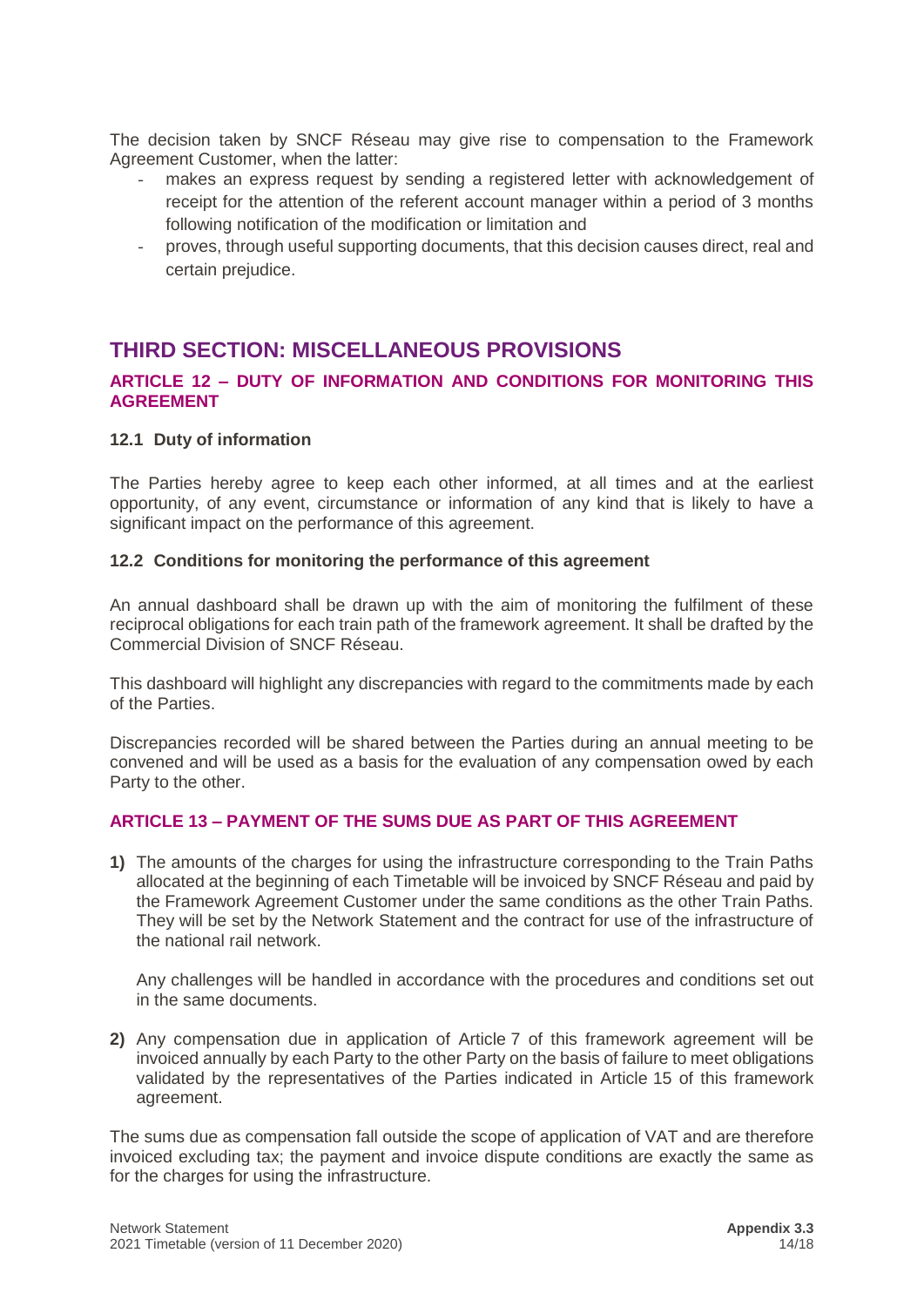### <span id="page-14-0"></span>**ARTICLE 14 – TRANSFER OF THE RIGHTS AND OBLIGATIONS OF THE PARTIES**

Neither Party may transfer any of its rights or obligations under the scope of this agreement without the prior written consent of the other Party.

### <span id="page-14-1"></span>**ARTICLE 15 – NOTIFICATIONS**

Any notification, report, invoice or other communication between the Parties required for the performance of this agreement must be made in French and addressed to the correspondents mentioned in this article, with the understanding that one or other of the Parties may change its address or the name of the correspondent by giving the other Party a minimum of five days' written notice in accordance with the provisions of this article.

| <b>SNCF RÉSEAU</b>                                                                                        | <b>FRAMEWORK AGREEMENT</b><br><b>CUSTOMER</b> |
|-----------------------------------------------------------------------------------------------------------|-----------------------------------------------|
| <b>Arnaud SOHIER</b><br><b>Group Business Development Director</b><br>174 avenue de France<br>75013 PARIS | To be completed.                              |

Except where provisions contradict this agreement, all notifications between the Parties must be made in writing and sent to the correspondents mentioned in this article. The notification shall be considered validly carried out if it is sent by normal post or as a registered letter with acknowledgement of receipt, by fax where the sender receives confirmation that the entire document has been transmitted to the recipient or by electronic means offering a sufficient degree of reliability and making it possible to assign an exact date.

Notifications shall take effect on the first working day after they have been received.

For the implementation of this article, the date on which notifications shall be considered received are as follows:

- notifications sent by normal post shall be considered received two (2) days after they have been sent,
- notifications sent by registered letter shall be considered received on the date of receipt as given on the acknowledgement of receipt,
- notifications sent by the other methods referred to above shall be considered received on the date they are sent.

The Parties expressly agree that this article purports exclusively to govern and determine the conditions for notifications applicable to the specific elements connected with this agreement (works possession periods, invoices, compensation and thresholds, disputes regarding compensation and thresholds, etc.) and that notifications and exchanges between the Parties relating to the Train Paths (Train Path requests, allocation and cancellation) shall be governed by the relevant applicable rules, procedures and tools.

### <span id="page-14-2"></span>**ARTICLE 16 – CONFIDENTIALITY**

- **1)** The two Parties shall undertake not to disclose confidential information of a commercial nature in this agreement, including its appendices, to third parties, without the prior formal agreement of the other party, unless:
	- forced to do so by the laws and regulations in force or by a public administration or any other authority or jurisdiction;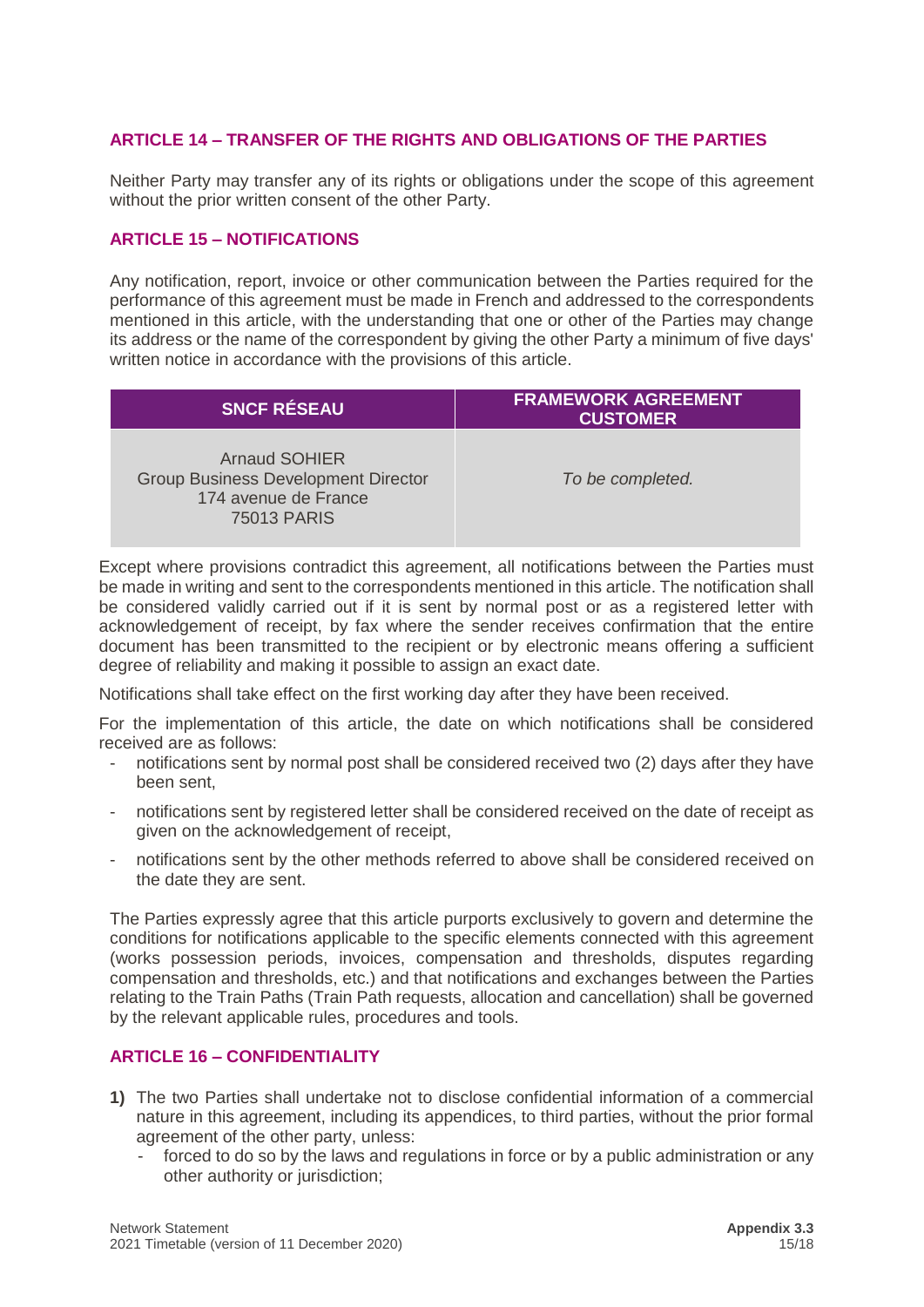- the contents of this information forms part of the public domain or if the Party providing the confidential information has given its written permission for it to be divulged.
- **2)** In cases where one Party is obliged to divulge Confidential Information, said Party shall undertake to limit the communication to the Confidential Information strictly required to satisfy the communication request. A list of the information concerned will be communicated in advance to the other Party, if the law allows.
- **3)** More particularly, SNCF Réseau shall respect the confidentiality of the information of a commercial nature transmitted to it by the Framework Agreement Customer in connection with the management of the Infrastructure Capacity offered to it under the terms of this framework agreement. However, in application of Article 19 of Decree No. 2003-194 of 7 March 2003, this does not concern information that SNCF Réseau may be obliged to issue with reference to the Train Paths allocated after the Timetable construction process and corresponding to the Infrastructure Capacity.

### <span id="page-15-0"></span>**ARTICLE 17 – INVALIDITY OF CERTAIN CLAUSES**

- 1) Should one of the terms, conditions or stipulations of this agreement be considered null or illegal for the duration of this agreement, by a court, an arbitration tribunal, a governmental or regulatory authority or any other French administration, or national or European body, this term, condition or stipulation shall be considered as null and void and shall not affect the validity, legality or implementation of the other provisions of this agreement, except where this term, condition or stipulation is essential for the application of this agreement.
- 2) If one of the terms, conditions or stipulations of this agreement has been considered null or illegal in accordance with the provisions of 1) above, the Parties shall do their utmost to agree on the amendments to be made to this agreement to replace the term, condition or stipulation in question, so that this agreement is fully effective between the Parties, both financially and practically.

### <span id="page-15-1"></span>**ARTICLE 18 – NON-RENUNCIATION**

It is explicitly agreed by the Parties that if one Party does not ensure the strict application of the conditions of this agreement, this shall never constitute renunciation of any of the rights contained therein.

### <span id="page-15-2"></span>**ARTICLE 19 – INDEPENDENCE OF THE PARTIES**

This agreement is not intended and should not be interpreted as giving rise to the signing of a mandate or the creation of a de facto partnership between the Parties. Neither Party shall be authorised to commit the other Party contractually or to make statements in their name.

### <span id="page-15-3"></span>**ARTICLE 20 – FEES**

Each Party shall bear all costs incurred by them for the preparation, negotiation, performance and implementation of this agreement.

### <span id="page-15-4"></span>**ARTICLE 21 – INTERPRETATION**

The appendices form an integral part of this agreement. The terms and expressions used in the appendices are defined as in the agreement.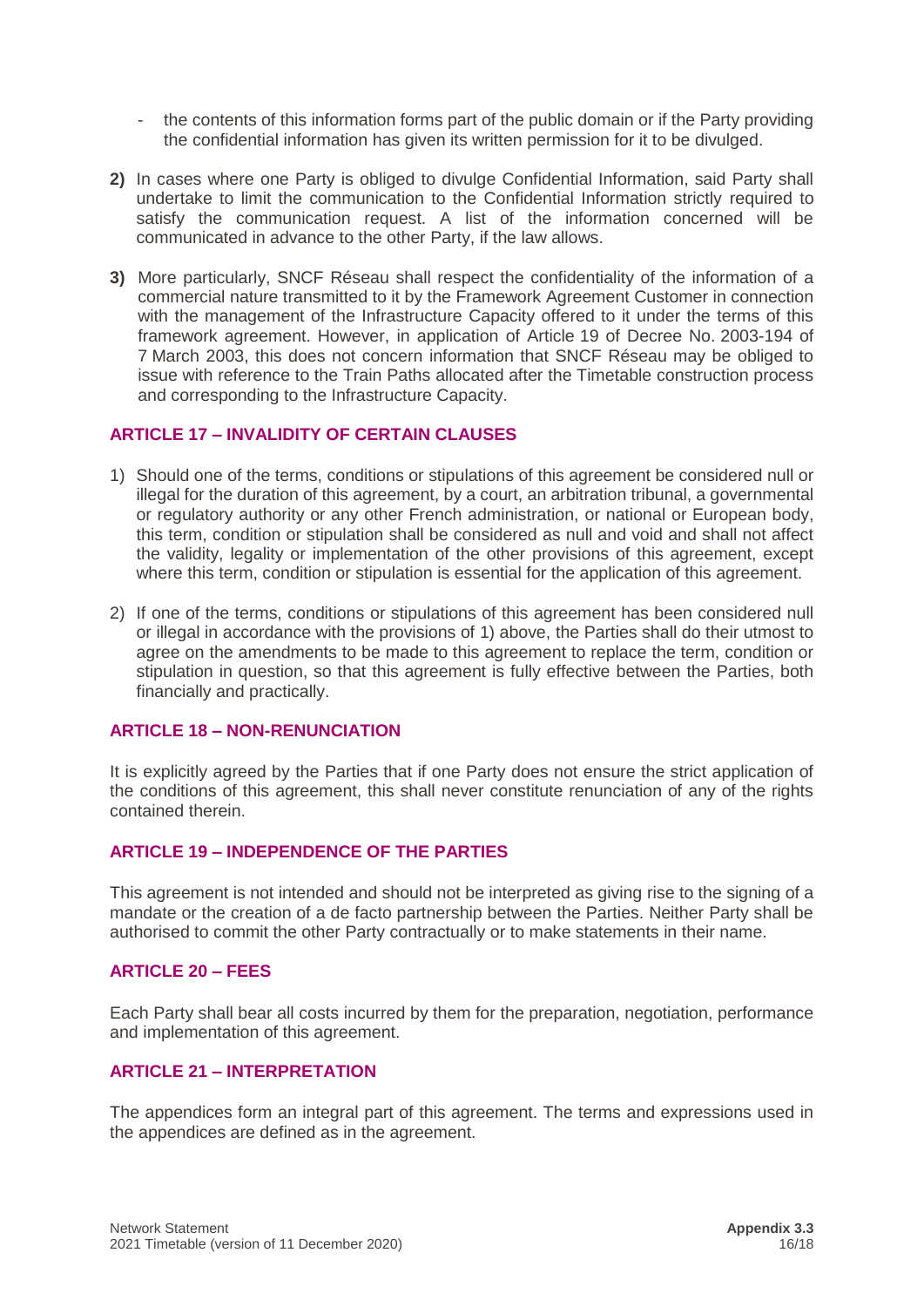### <span id="page-16-0"></span>**ARTICLE 22 – LAW GOVERNING THIS FRAMEWORK AGREEMENT**

This agreement is governed by and interpreted according to French law. This principle shall apply to both substantive and formal rules.

### <span id="page-16-2"></span><span id="page-16-1"></span>**ARTICLE 23 – DISPUTES BETWEEN THE PARTIES**

#### **23.1 Settlement of disputes via conciliation or court procedures**

Any disputes arising between the Parties in the course of the execution of this agreement may be resolved through a conciliation process without any prejudice for one or the other Party's having recourse to emergency procedures in order to protect its rights or to take primary control of the regulation of the railway operations.

A conciliation process is initiated with a registered letter with acknowledgement of receipt addressed to the other party.

The chosen conciliators must be natural persons who are impartial to both parties and who can furnish guarantees of independence and professionalism, with each Party then appointing one such person, unless they agree on a single conciliator, in which case such a conciliator shall act with the costs shared.

In the event that the conciliation process should fail, the matter may be initiated, when appropriate, to the Paris courts to examine the disputes, irrespective of the number of defendants or introduction of third parties, even in the event of urgent referrals or emergency injunctions.

### <span id="page-16-3"></span>**23.2 Appeals to the Railway and Road Regulation Authority (ARAFER)**

The appeal procedures mentioned above shall not prevent one or other of the Parties from lodging an appeal with the relevant railway regulation authority.

### <span id="page-16-4"></span>**ARTICLE 24 – LIST OF APPENDICES**

The appendices to this agreement are:

- Appendix 1: Infrastructure Capacity covered by the framework agreement.

Done in two original copies, one for each Party, in Paris,

**On**

**On** 

**For SNCF Réseau** Arnaud SOHIER Group Business Development Director **For the framework agreement customer**